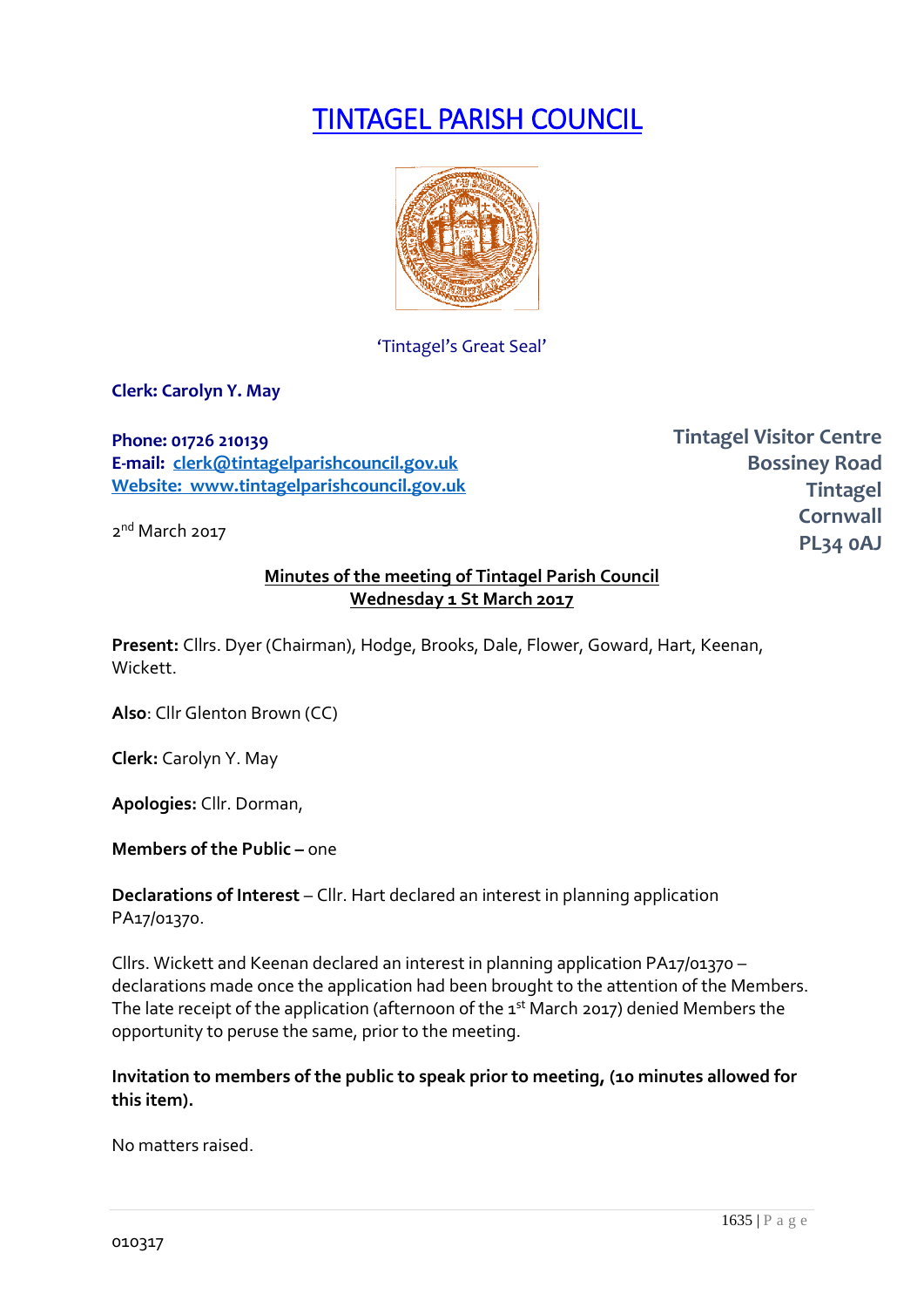# **The Chairman read out the following notice: -**

'This meeting has been advertised as a public meeting and as such could be filmed or recorded by broadcasters, the media or members of the public. Please be aware that whilst every effort is taken to ensure that members of the public are not filmed, we cannot guarantee this, especially if you are speaking or taking an active role.'

# **AGENDA**

# **To Approve the Minutes of the previous meeting on the 1st February 2017, plus matters arising.**

It was **proposed** by Cllr. Goward, **seconded** by Cllr. Hodge and **RESOLVED** that the minutes be signed as a true record of the meeting. Seven in favour and two abstentions. **Carried.**

# **Reports**

Cllr Glenton Brown (Cornwall Council) provided Members with an update of Parish and Town Council issues. Cllr Brown introduced Mr. John Lamb to the Members. Mr. Lamb has been appointed as Cllr. Brown's political successor as a candidate for the Cornwall Council election.

# **Unitary Authority Budget**

Cllr. Brown reported on the Cornwall Council Budget Setting Meeting, which was held at County Hall on [date].

It was reported that;

- Cornwall Council had voted to increase Council Tax by 4%, which will raise an additional sum of £12 million for health and social care in the county.
- Cornwall Council has, over the past 4 years, cut spending by £136 million, although the actual target set by Central Government was £190 million.
- The budget for running Cornwall Council has been increased by £13 million over the next four years.
- Car parking charges are to stay static for the next financial year.

Cllr. Flower commented upon the increased costs of running Cornwall Council, pointing out that the formation of the unitary council was predicated, and presented to the electorate, as a means of reducing the authority's running costs. Cllr Brown responded by stating that the population of Cornwall has increased by 48,000 since the last election and that the growth has incurred additional costs for the authority.

## **Health and Social Care**

Cllr. Brown alluded to the Cornwall & Isles of Scilly 'Sustainability and Transformation Plan'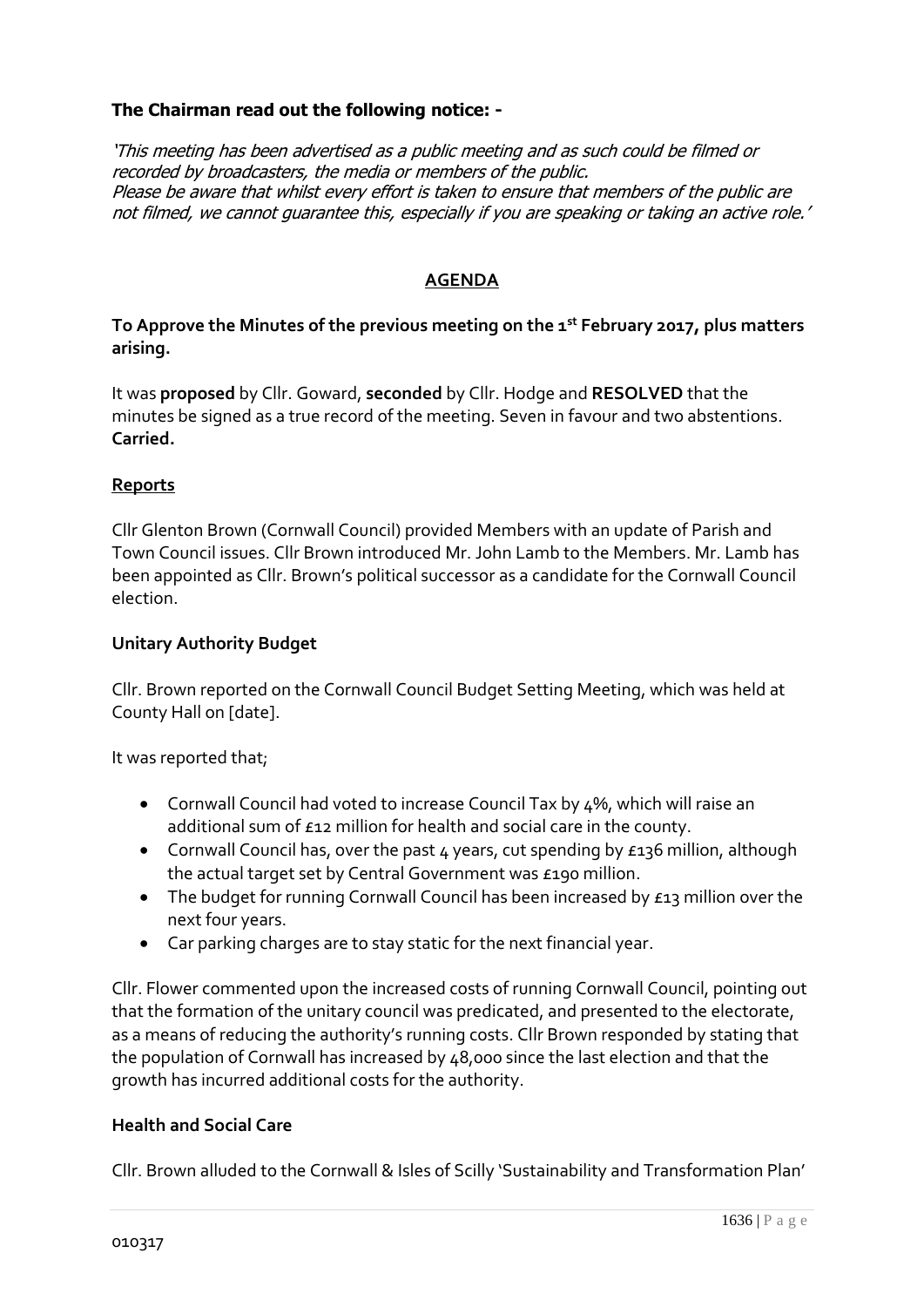(STP), which has been formulated to determine proposals for transforming the health and social care system in Cornwall and the Isles of Scilly, Over the next few months the CeX of Cornwall Council, along with Cabinet Members, will be touring the county and engaging with the public and other key stakeholders, seeking feedback on the proposals presented in the plan.

In the Summer of 2017, the four health bodies operating in the county will meet to formulate a suitable plan to meet the needs of the county's residents and to demand appropriate services. The CeX of Cornwall Council will chair that meeting.

# **Truro - City of Culture Bid**

- Cllr. Brown advised Members that there was an understanding that the matter had, to date, been poorly handled.
- The figure of £136,000 for the bid has been mooted but, it is believed, that this figure could eventually run into millions of pounds.
- Truro City has supported the bid but has suggested that it should be financed by private funding.
- It is likely that it will take three to six years for the matter to come to fruition.
- The benefits from being appointed 'City of Culture' will benefit the whole of the County and not merely Truro. It is believed that the status will bring industry to the county as a whole.

## **Central Government Grant**

Cllr Brown advised Members that a grant of £18 million had been made to the County, by Central Government. However, it was pointed out that the sum of £60 million had usually been received from the EU.

## **Rocky Valley Sign**

A more prominent sign for Rocky Valley had previously been requested. Cllr Brown had hoped to source grant funding for this but had not managed to do so. He therefore suggested that the Parish Council might wish to provide the sign.

## **Trethevey Notice Board**

Parishioners of Trethevey have advised Cllr Brown that no information has been posted on the Trethevey notice board.

## **Menadue Farm**

Members were advised that the planning application for Menadue Farm has been withdrawn.

Cllr. Hart stated that the plans for Menadue Farm had not been appropriate and that they would have to be substantially amended, prior to re-submission.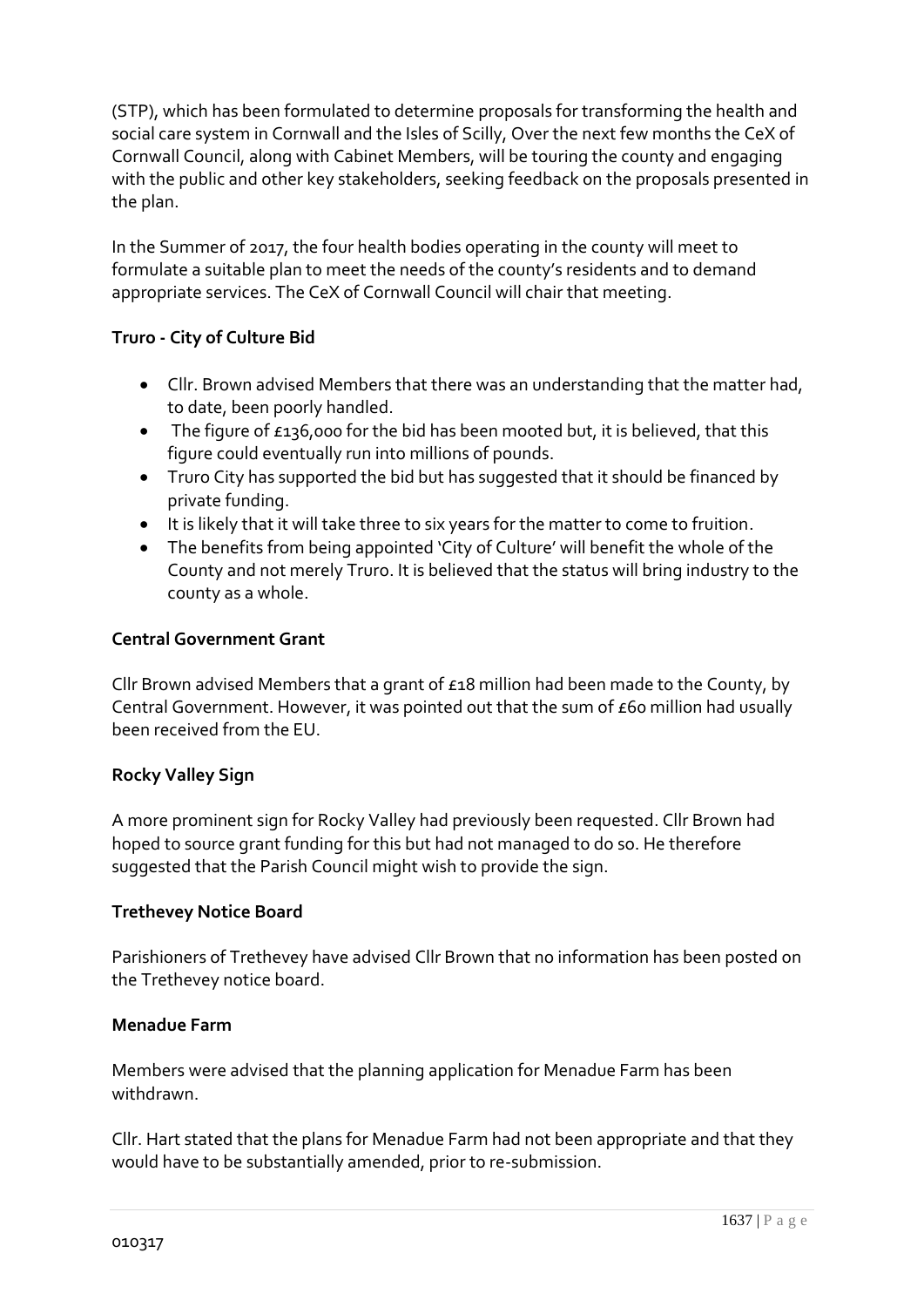# **General Matters**

Cllr Goward highlighted that the motorcycle bays in the Bossiney Road car park have still not been addressed. Cllr. Dyer stated that she had spoken with CC officers on the 28<sup>th</sup> February and that the matter would be addressed.

Cllr Hodge raised the problem of litter at Condolen Hill. He advised the meeting that the litter is not being collected appropriately and that he had witnessed a refuse truck at the site, which left without collecting all the litter. He pointed out that the Tourist Season would soon be upon the area and that the area was a mess.

Cllr. Brown stated that he would communicate with Cormac and request that they have a general look around.

Cllr Wickett advised that workers employed for refuse collection must work to a specified schedule and that, if an area is not listed on the schedule it will not be cleared of refuse. Cllr Flower stated that operatives could report litter in non-listed areas, when they return to their depot.

A request was made for bollards to be placed on the pavement outside the launderette in Tintagel. Vehicles are parking on the pavement and loosening paving slabs.

Cllr. Keenan asked if it was possible to follow Delabole PC's example and employ a Traffic Warden to stay a little longer in the village to address issue such as these. It was agreed that this might be an option, however, the cost was a major factor when this was discussed previously.

## **Planning Applications**

PA17/00433/PREAPP - **Proposal:** Pre-application advice on construction detached house with off street parking and gardens. **Location:** Land North of Tregatta Terrace, Tregatta, Tintagel, Cornwall PL34 0DY.

Members felt that the proposal could not be classified as 'in-fill' or 'rounding' as set out in the National Planning Policy Framework (NPPF). The scale of the building is not in keeping with the terrace of houses close by (the planned property towers above the existing terrace). The sight lines are not good and there are issues with the amenity space. This planning application represents an over-development of the site, it encroaches into the countryside, which is also a designated Area of Outstanding Beauty (ANOB).

It was **proposed** by Cllr Hart; **seconded** by Cllr. Goward and **RESOLVED** that the application be refused. Four in favour, three against and two abstentions. **Carried.**

**19.38 hrs-** Cllr. Hart left the room

PA17/01370 – **Proposal:** Convert and extend existing redundant barn into residential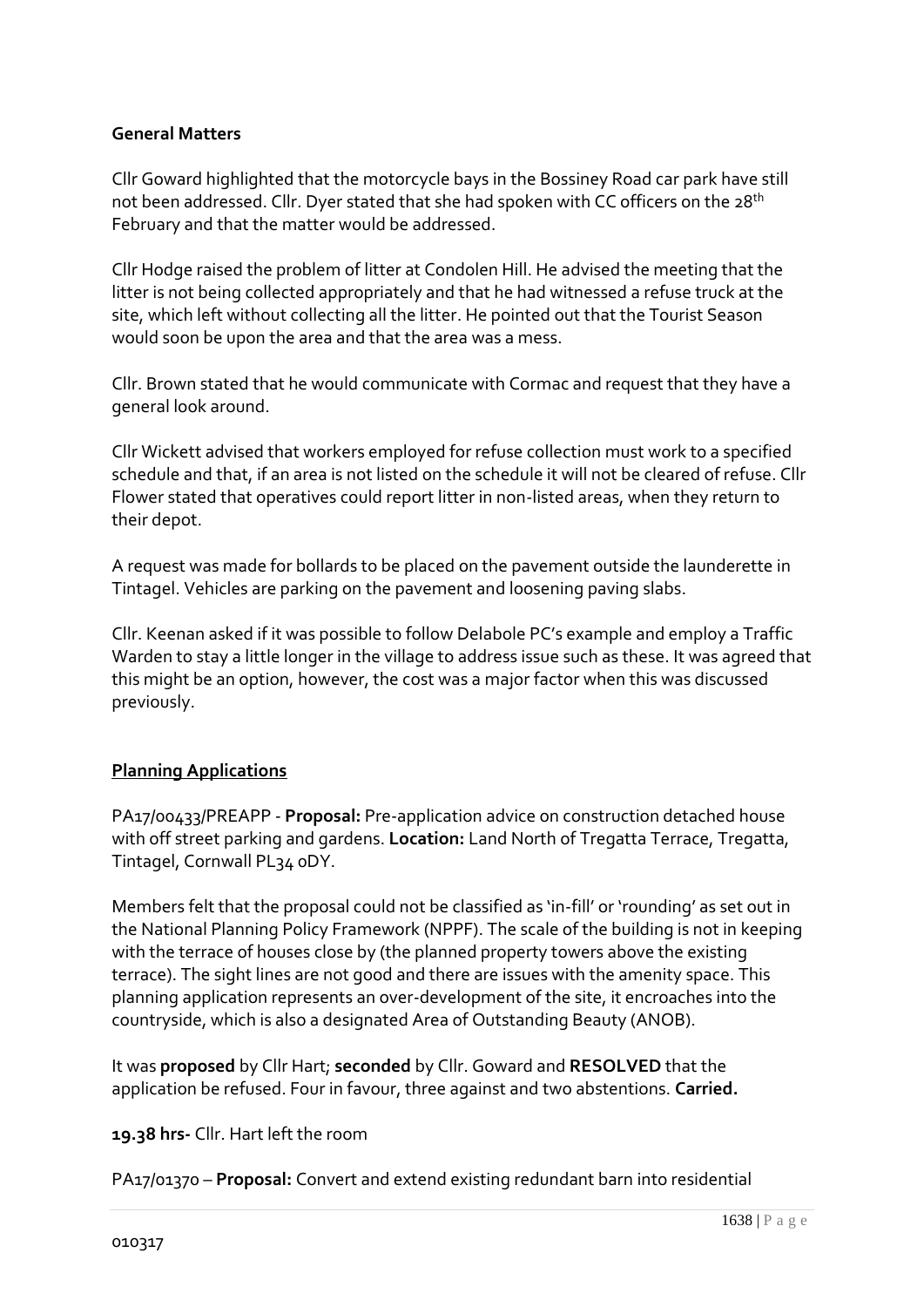dwelling. **Location:** Downrow Farm, Trenale, Tintagel.

It was noted that this application had been erroneously addressed to the former Clerk, who longer resided at the address on the letter. Consequently, the application had only been received by the current Clerk on the day of the meeting. Members had, therefore, not been afforded a fair opportunity to research the details of the same.

At the commencement of consideration of the application, Cllrs. Keenan and Wickett felt obliged to declare an interest in the matter.

Members considered the option of declining to make a decision on the application at this meeting, considering the circumstances highlighted above. Consideration was given to the submission of a request for an extension of time, so that the application could be researched further.

On viewing the application documents online, Members were of the opinion that the property fell outside the development zone, represented an over development of the property and fell within the ANOB.

It was **proposed** by Cllr Goward; **seconded** by Cllr Hodge and **RESOLVED** that the Parish Council should reject the application. Six in favour and two abstentions. **Carried.**

**19.55 hrs –** Cllr. Hart returned to the meeting.

## **Planning Decisions** – noted

#### **Correspondence**

**Tintagel Carnival Ltd –** Prior to consideration being given to the request for funding, the Clerk is to request a copy of the company's Balance Sheet.

**Pop-Up Café** – Despite the Parish Clerk having been informed that there were no plans to locate a pop-up café in Bossiney Road Car Park, Cornwall Council has advised the Parish Council that such a business is to be permitted.

Members were of the opinion that the siting of a pop-up café could have several adverse effects on both local businesses and the aesthetics of the general area (littering). Whilst the Parish Council was not being asked to comment upon the decision to permit the establishment of a pop-up café, Members felt that their concerns should be made known to Cornwall Council.

It was agreed that the Parish Clerk should correspond with Michelle Carter-Foster, registering a strong objection and addressing the following issues:

- The Parish Council's concern in relation to the impact that the proposed café would have upon local businesses;
- The Parish Council wishes to be advised of level of reimbursement to be made, by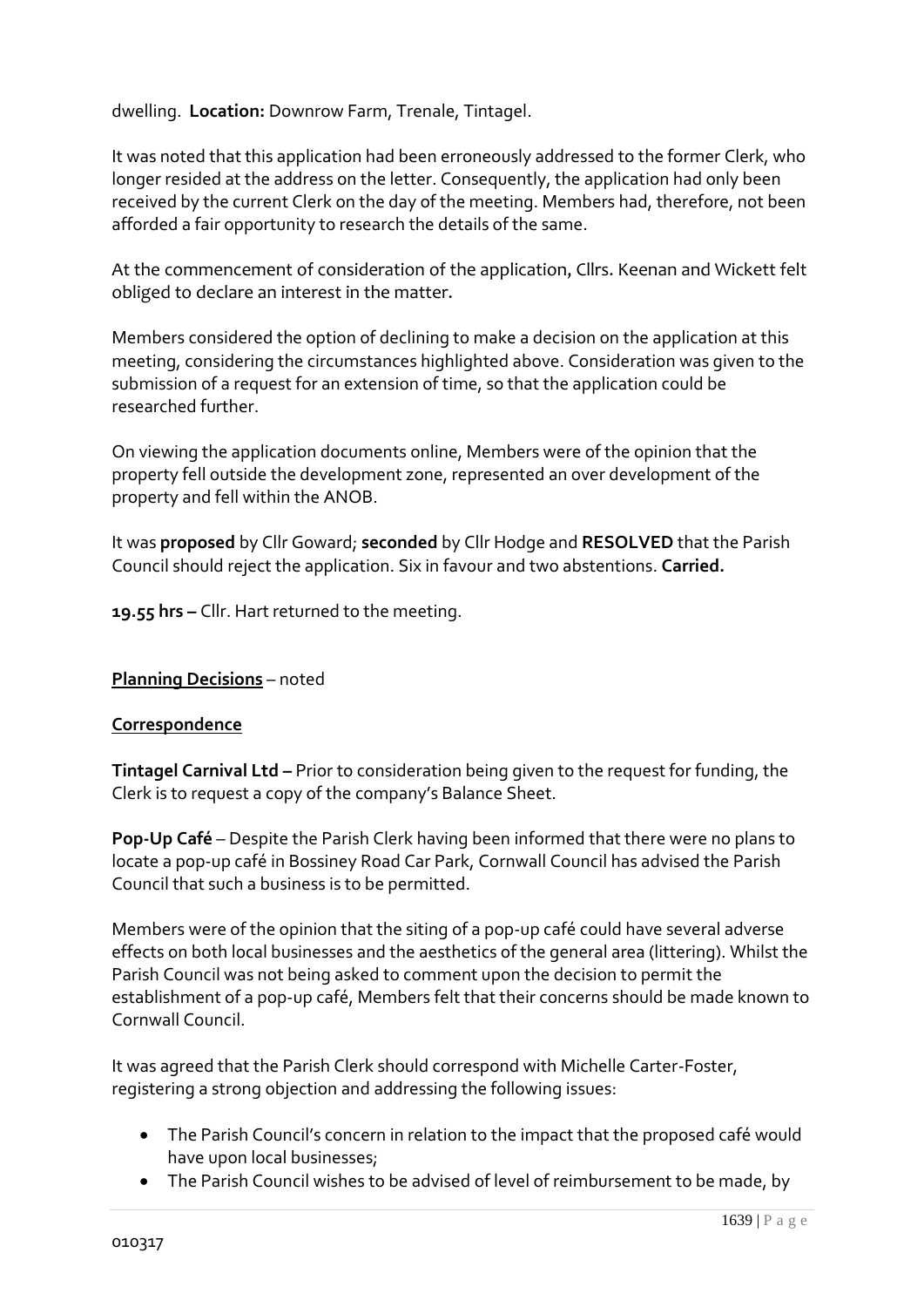Cornwall Council, to local businesses for losses arising from the decision to permit a pop-up café to be located at Bossiney Road car park (it was highlighted that, for many tourists, the car park would be the first stopping place and that there would be a temptation to purchase food at a café situated in the car park, rather than wait until they had entered the village).

- The pop-up café would also be starting at an advantage over local traders, who are paying business rates.
- A 'Pasty Wagon', previously set up on a private car park in Tintagel, was closed down by Cornwall Council, why then is that body sanctioning the same thing on the public car park?
- The potential for littering in the area, as a result of the presence of the café, is one of concern, as Cornwall Council are not currently addressing the problem in a satisfactory manner.

It was **proposed** by Cllr. Hodge, **seconded** by Cllr. Keenan and **RESOLVED** that the Parish Clerk should, in writing, raise a strong objection to the proposed pop-up café, on behalf of the Parish Council. Seven in favour, one abstention, one against. **Carried**

**Tree Investment -** Members considered the list of appropriate trees, forwarded by Mr Evans. After debate in respect of the suitability of these species, in a small area. It was agreed that the Parish Clerk should correspond with Mr Evans, requesting that he plant a Camelia Bush at the site, rather than a tree.

**Devon & Cornwall Constabulary letter** – noted

**Haulfryn Letter** – noted

i**SightCornwall** - noted

**Parish Clerk's Actions** – noted

**Accounts Payable** – It was **proposed** by Cllr. Hodge, **seconded** by Cllr. Keenan and **RESOLVED** that the schedule of accounts be approved. All in favour. **Carried**

## **Agenda Items**

#### **Hanging Baskets**

It was **proposed** by Cllr Wickett, **seconded** by Cllr Keenan and **RESOLVED** that the Parish Clerk Should obtain a quotation from Homleigh for filling of the Parish Council's hanging baskets. Provided the quotation is between £700.00 and £1,200.00, arrangements are to be made to deliver the existing baskets (plus two new baskets) to Homeleigh Garden Centre, to be filled, at the earliest convenience. Eight in favour, one abstention. **Carried**

#### **Bus Shelter Maintenance**